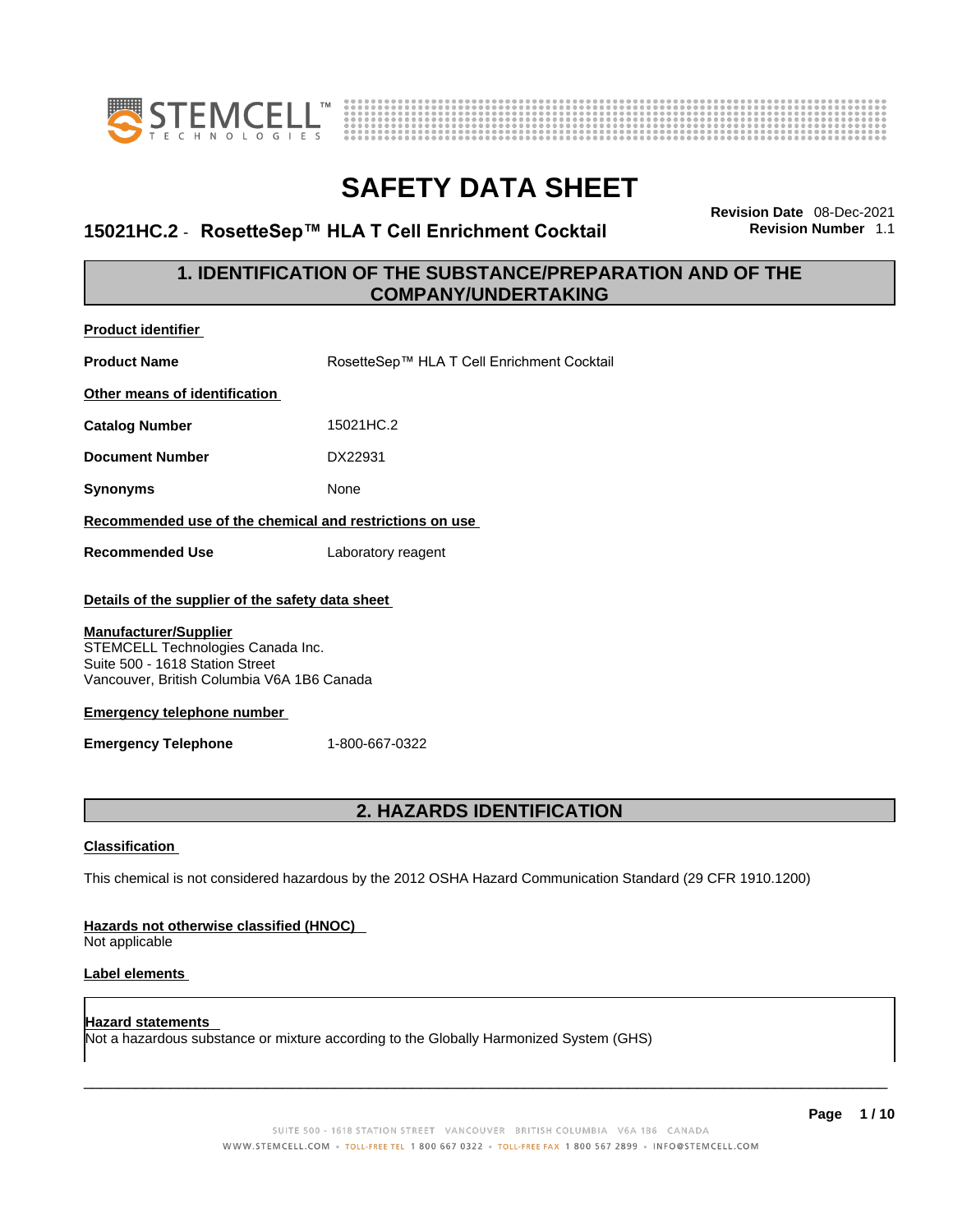



# \_\_\_\_\_\_\_\_\_\_\_\_\_\_\_\_\_\_\_\_\_\_\_\_\_\_\_\_\_\_\_\_\_\_\_\_\_\_\_\_\_\_\_\_\_\_\_\_\_\_\_\_\_\_\_\_\_\_\_\_\_\_\_\_\_\_\_\_\_\_\_\_\_\_\_\_\_\_\_\_\_\_\_\_\_\_\_\_\_\_\_\_\_ **Revision Date** 08-Dec-2021 **15021HC.2** - **RosetteSep™ HLA T Cell Enrichment Cocktail Revision Number** 1.1

The product contains no substances which at their given concentration, are considered to be hazardous to health.

**Appearance** Clear **Physical state** Liquid

**Odor** No data available

**Other Information**  Not applicable

#### **Unknown acute toxicity** 0 % of the mixture consists of ingredient(s) of unknown toxicity

0 % of the mixture consists of ingredient(s) of unknown acute oral toxicity

0 % of the mixture consists of ingredient(s) of unknown acute dermal toxicity

0 % of the mixture consists of ingredient(s) of unknown acute inhalation toxicity (gas)

0 % of the mixture consists of ingredient(s) of unknown acute inhalation toxicity (vapor)

0 % of the mixture consists of ingredient(s) of unknown acute inhalation toxicity (dust/mist)

#### **3. COMPOSITION/INFORMATION ON INGREDIENTS**

#### **Substance**

Not applicable.

#### **Mixture**

Not a hazardous substance or mixture according to the Globally Harmonized System (GHS)

\*The exact percentage (concentration) of composition has been withheld as a trade secret.

#### **4. FIRST AID MEASURES**

#### **Description of first aid measures**

| <b>Inhalation</b>   | Remove to fresh air.                                                                                                    |
|---------------------|-------------------------------------------------------------------------------------------------------------------------|
| Eye contact         | Rinse thoroughly with plenty of water for at least 15 minutes, lifting lower and upper eyelids.<br>Consult a physician. |
| <b>Skin contact</b> | Wash skin with soap and water.                                                                                          |
| Ingestion           | Clean mouth with water and drink afterwards plenty of water.                                                            |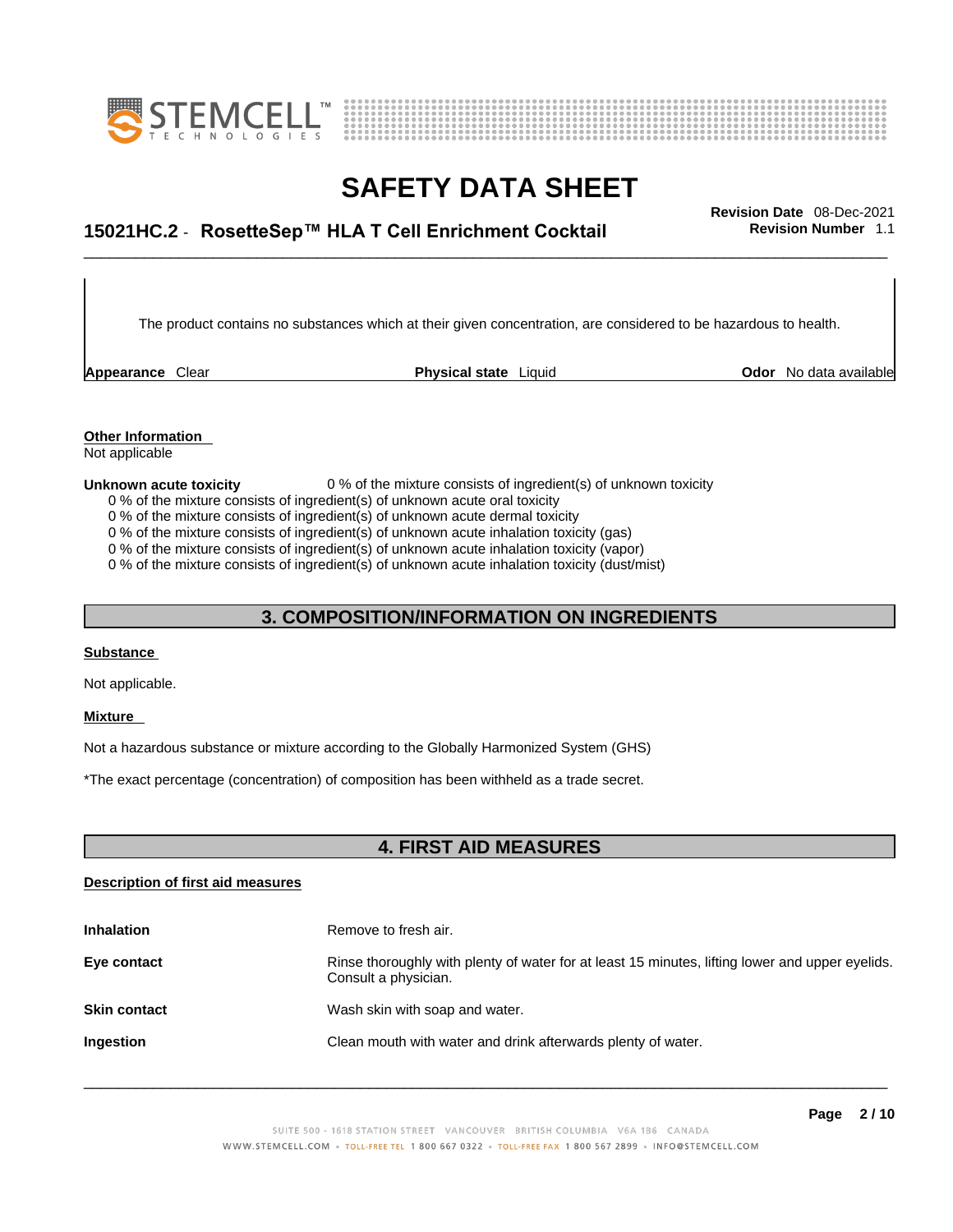



# \_\_\_\_\_\_\_\_\_\_\_\_\_\_\_\_\_\_\_\_\_\_\_\_\_\_\_\_\_\_\_\_\_\_\_\_\_\_\_\_\_\_\_\_\_\_\_\_\_\_\_\_\_\_\_\_\_\_\_\_\_\_\_\_\_\_\_\_\_\_\_\_\_\_\_\_\_\_\_\_\_\_\_\_\_\_\_\_\_\_\_\_\_ **Revision Date** 08-Dec-2021 **15021HC.2** - **RosetteSep™ HLA T Cell Enrichment Cocktail Revision Number** 1.1

| Most important symptoms and effects, both acute and delayed                                                      |                                                                                                                                       |
|------------------------------------------------------------------------------------------------------------------|---------------------------------------------------------------------------------------------------------------------------------------|
| <b>Symptoms</b>                                                                                                  | No information available.                                                                                                             |
|                                                                                                                  | Indication of any immediate medical attention and special treatment needed                                                            |
| Note to physicians                                                                                               | Treat symptomatically.                                                                                                                |
|                                                                                                                  |                                                                                                                                       |
|                                                                                                                  | <b>5. FIRE-FIGHTING MEASURES</b>                                                                                                      |
| <b>Suitable Extinguishing Media</b>                                                                              | Use extinguishing measures that are appropriate to local circumstances and the<br>surrounding environment.                            |
| Unsuitable extinguishing media                                                                                   | CAUTION: Use of water spray when fighting fire may be inefficient.                                                                    |
| Specific hazards arising from the<br>chemical                                                                    | No information available.                                                                                                             |
| <b>Explosion data</b><br><b>Sensitivity to Mechanical Impact None.</b><br><b>Sensitivity to Static Discharge</b> | None.                                                                                                                                 |
| Special protective equipment for<br>fire-fighters                                                                | Firefighters should wear self-contained breathing apparatus and full firefighting turnout<br>gear. Use personal protection equipment. |

### **6. ACCIDENTAL RELEASE MEASURES**

#### **Personal precautions, protective equipment and emergency procedures**

| <b>Personal precautions</b>                          | Ensure adequate ventilation.                                                         |  |
|------------------------------------------------------|--------------------------------------------------------------------------------------|--|
|                                                      |                                                                                      |  |
|                                                      |                                                                                      |  |
| <b>Environmental precautions</b>                     | See Section 12 for additional Ecological Information.                                |  |
| Methods and material for containment and cleaning up |                                                                                      |  |
| <b>Methods for containment</b>                       | Prevent further leakage or spillage if safe to do so.                                |  |
| Methods for cleaning up                              | Pick up and transfer to properly labeled containers.                                 |  |
| Prevention of secondary hazards                      | Clean contaminated objects and areas thoroughly observing environmental regulations. |  |
| <b>Environmental precautions</b>                     |                                                                                      |  |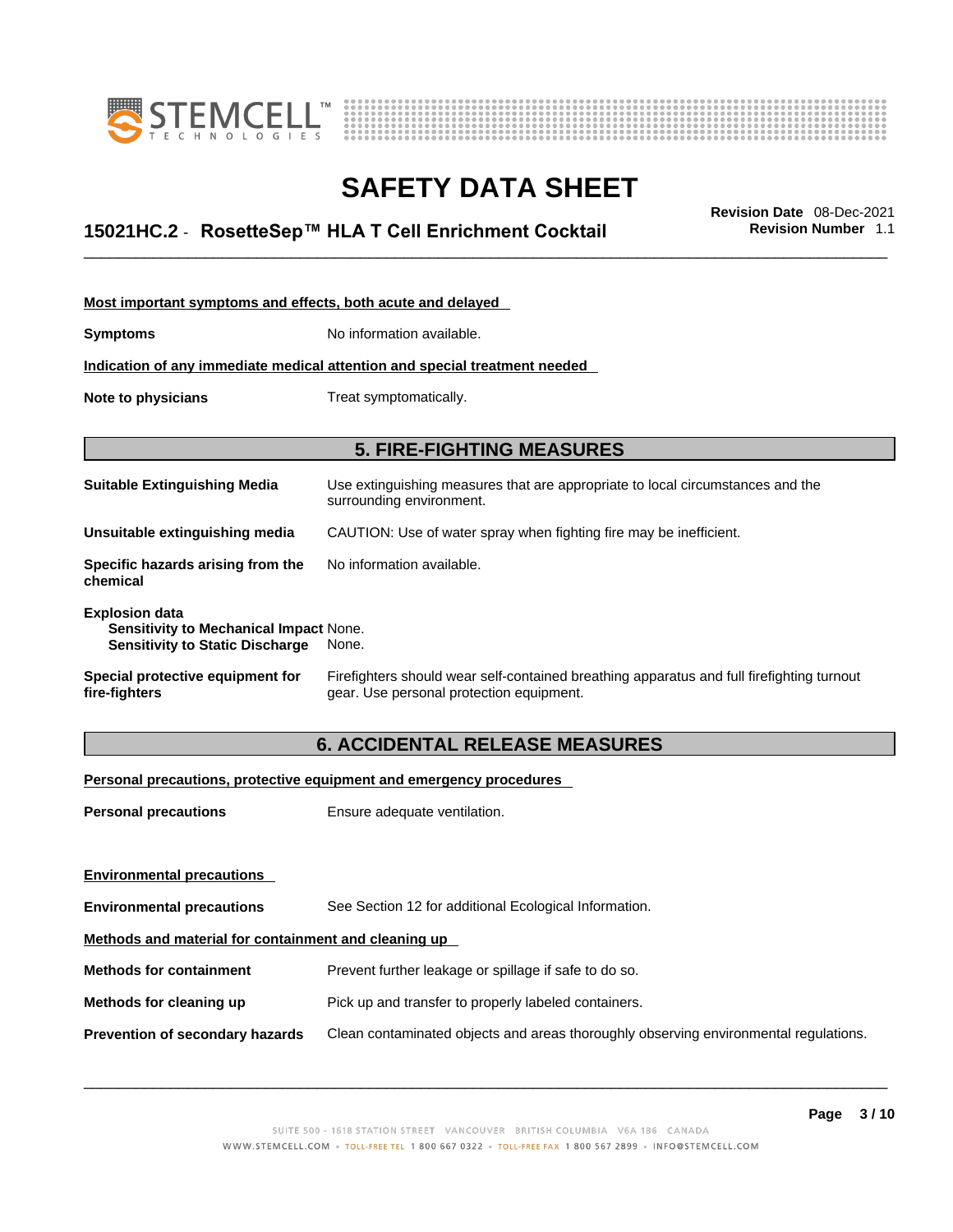



# \_\_\_\_\_\_\_\_\_\_\_\_\_\_\_\_\_\_\_\_\_\_\_\_\_\_\_\_\_\_\_\_\_\_\_\_\_\_\_\_\_\_\_\_\_\_\_\_\_\_\_\_\_\_\_\_\_\_\_\_\_\_\_\_\_\_\_\_\_\_\_\_\_\_\_\_\_\_\_\_\_\_\_\_\_\_\_\_\_\_\_\_\_ **Revision Date** 08-Dec-2021 **15021HC.2** - **RosetteSep™ HLA T Cell Enrichment Cocktail Revision Number** 1.1

|                                                              | 7. HANDLING AND STORAGE                                                                                                                                                     |
|--------------------------------------------------------------|-----------------------------------------------------------------------------------------------------------------------------------------------------------------------------|
| <b>Precautions for safe handling</b>                         |                                                                                                                                                                             |
| Advice on safe handling                                      | Handle in accordance with good industrial hygiene and safety practice.                                                                                                      |
| Conditions for safe storage, including any incompatibilities |                                                                                                                                                                             |
| <b>Storage Conditions</b>                                    | Store in accordance with information listed on the Product Information Sheet (PIS).                                                                                         |
|                                                              |                                                                                                                                                                             |
|                                                              | 8. EXPOSURE CONTROLS/PERSONAL PROTECTION                                                                                                                                    |
| <b>Control parameters</b>                                    |                                                                                                                                                                             |
| <b>Exposure Limits</b>                                       | This product, as supplied, does not contain any hazardous materials with occupational<br>exposure limits established by the region specific regulatory bodies.              |
| <b>Appropriate engineering controls</b>                      |                                                                                                                                                                             |
| <b>Engineering controls</b>                                  | <b>Showers</b><br>Eyewash stations<br>Ventilation systems.                                                                                                                  |
|                                                              | Individual protection measures, such as personal protective equipment                                                                                                       |
| <b>Eye/face protection</b>                                   | No special protective equipment required.                                                                                                                                   |
|                                                              |                                                                                                                                                                             |
| Skin and body protection                                     | No special protective equipment required.                                                                                                                                   |
| <b>Respiratory protection</b>                                | No protective equipment is needed under normal use conditions. If exposure limits are<br>exceeded or irritation is experienced, ventilation and evacuation may be required. |
| <b>General hygiene considerations</b>                        | Handle in accordance with good industrial hygiene and safety practice.                                                                                                      |

### **9. PHYSICAL AND CHEMICAL PROPERTIES**

**Information on basic physical and chemical properties Physical state** Liquid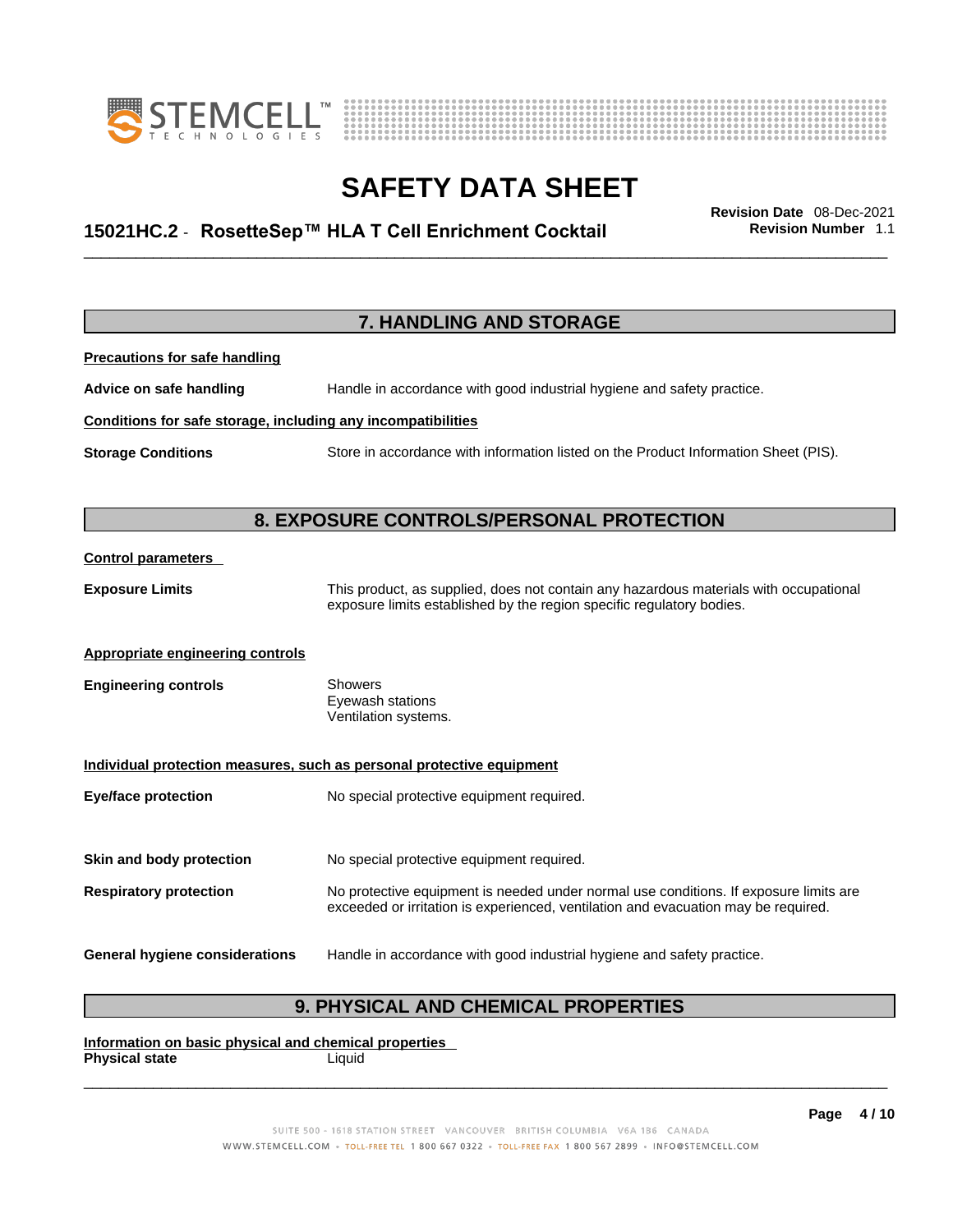



# \_\_\_\_\_\_\_\_\_\_\_\_\_\_\_\_\_\_\_\_\_\_\_\_\_\_\_\_\_\_\_\_\_\_\_\_\_\_\_\_\_\_\_\_\_\_\_\_\_\_\_\_\_\_\_\_\_\_\_\_\_\_\_\_\_\_\_\_\_\_\_\_\_\_\_\_\_\_\_\_\_\_\_\_\_\_\_\_\_\_\_\_\_ **Revision Date** 08-Dec-2021 **15021HC.2** - **RosetteSep™ HLA T Cell Enrichment Cocktail Revision Number** 1.1

**Appearance Clear** 

**Explosive properties**<br> **Oxidizing properties**<br> **Oxidizing properties**<br> **No information available Oxidizing properties Other Information Property Remarks • Remarks • Remarks • Remarks • Remarks • Remarks • Remarks • Method pH**<br> **No data available** Mome known<br> **No data available** Mome known<br>
None known **Melting point / freezing point** No data available<br> **Boiling point / boiling range** No data available **Boiling point / boiling range** No data available **None known**<br>
No data available **None known**<br>
None known **Evaporation rate Cone Cone Access Mone Cone Cone Cone Access Provident Cone Cone Access Provident Cone known**<br> **Flammability (solid. gas)** No data available Cone Cone Known **Flammability (solid, gas)** No data available None known **Flammability Limit in Air None known None known Upper flammability limit:** No data available **Lower flammability limit:** No data available **Vapor pressure** 1980 in the Modata available 1980 in the known None known<br> **Vapor density** 1980 in the None Known None known None known **Vapor density** No data available None known **Relative density Water solubility** No data available None known **Solubility in other solvents** No data available None known **Partition coefficient**<br> **Autoignition temperature**<br>
No data available None Known<br>
None known **Autoignition temperature** Mo data available Mone known<br> **Decomposition temperature** No data available None known **Decomposition temperature** No data available<br> **Kinematic viscosity** No data available **Kinematic viscosity No data available None known**<br> **Discussible No data available None known**<br>
None known **Dynamic viscosity No data available None known** 

**Color Color Color Color Color Color Color Color Color Color Color Color Color Color Color Color Color Color Color Color Color Color Color Color Color Color Color Color Odor No data available**<br> **Odor threshold No data available** No data available

**No data available** 

**Softening point**<br> **Molecular weight**<br> **Molecular weight**<br> **Molecular weight**<br> **Molecular weight No information available Molecular formula** No information available **VOC Content (%)**<br> **Content (%)**<br>
No information available<br>
No information available **No information available Bulk density No information available** 

#### **10. STABILITY AND REACTIVITY**

| Reactivity                                                              | No information available.                                 |
|-------------------------------------------------------------------------|-----------------------------------------------------------|
| Chemical stability                                                      | Stable under recommended transport or storage conditions. |
| <b>Possibility of hazardous reactions</b> None under normal processing. |                                                           |
| <b>Conditions to avoid</b>                                              | None known based on information supplied.                 |
| Incompatible materials                                                  | None known based on information supplied.                 |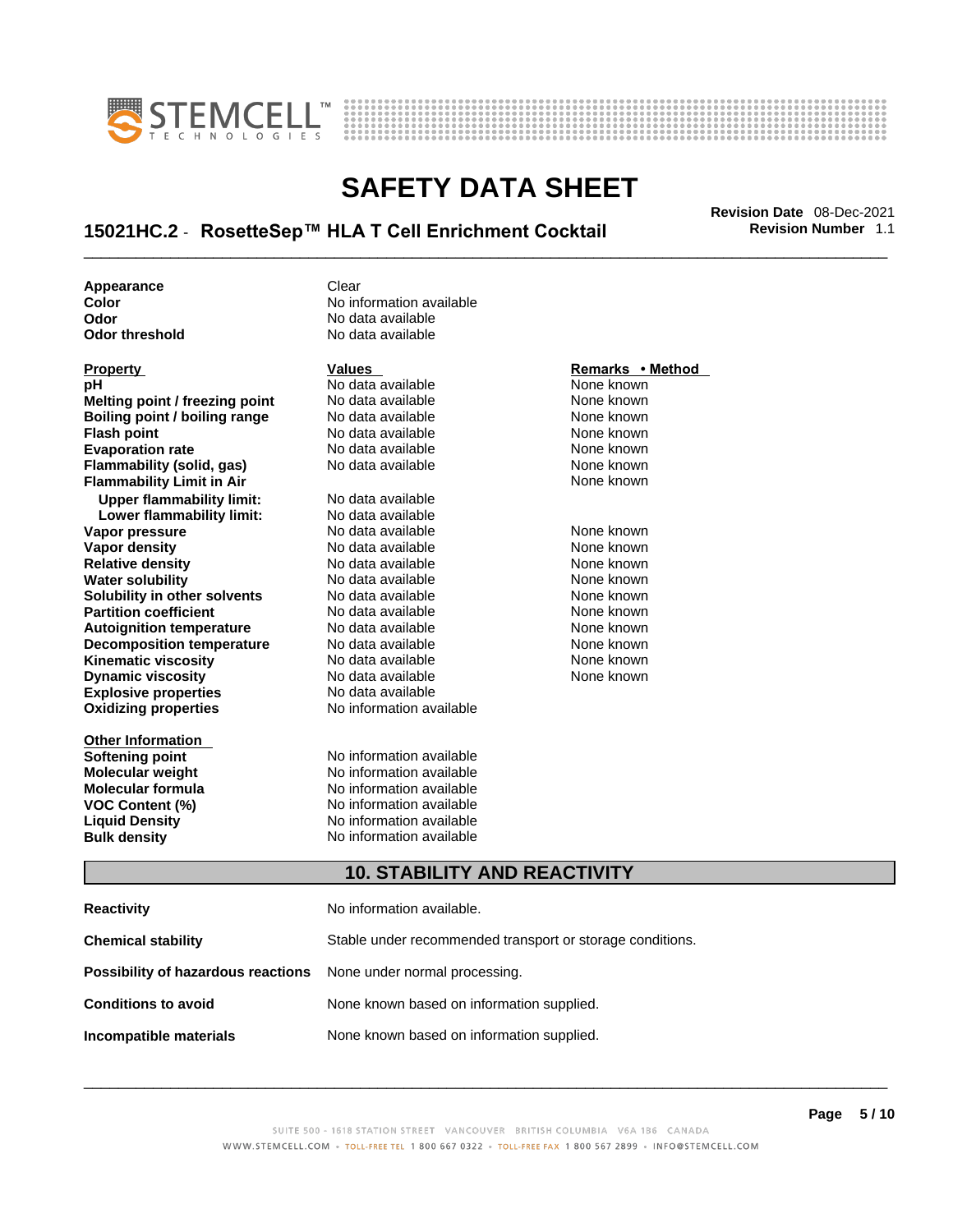



# \_\_\_\_\_\_\_\_\_\_\_\_\_\_\_\_\_\_\_\_\_\_\_\_\_\_\_\_\_\_\_\_\_\_\_\_\_\_\_\_\_\_\_\_\_\_\_\_\_\_\_\_\_\_\_\_\_\_\_\_\_\_\_\_\_\_\_\_\_\_\_\_\_\_\_\_\_\_\_\_\_\_\_\_\_\_\_\_\_\_\_\_\_ **Revision Date** 08-Dec-2021 **15021HC.2** - **RosetteSep™ HLA T Cell Enrichment Cocktail Revision Number** 1.1

**Hazardous decomposition products** None known based on information supplied.

#### **11. TOXICOLOGICAL INFORMATION**

**Information on likely routes of exposure**

**Product Information**

| <b>Inhalation</b>                                       | Specific test data for the substance or mixture is not available.                                                                               |
|---------------------------------------------------------|-------------------------------------------------------------------------------------------------------------------------------------------------|
| Eye contact                                             | Specific test data for the substance or mixture is not available.                                                                               |
| <b>Skin contact</b>                                     | Specific test data for the substance or mixture is not available.                                                                               |
| Ingestion                                               | Specific test data for the substance or mixture is not available.                                                                               |
|                                                         | Symptoms related to the physical, chemical and toxicological characteristics                                                                    |
| Symptoms                                                | No information available.                                                                                                                       |
| <b>Numerical measures of toxicity</b><br>Acute toxicity |                                                                                                                                                 |
| Unknown acute toxicity                                  | 0 % of the mixture consists of ingredient(s) of unknown toxicity<br>0 % of the mixture consists of ingredient(s) of unknown acute oral toxicity |

0 % of the mixture consists of ingredient(s) of unknown acute dermal toxicity

0 % of the mixture consists of ingredient(s) of unknown acute inhalation toxicity (gas)

0 % of the mixture consists of ingredient(s) of unknown acute inhalation toxicity (vapor)

0 % of the mixture consists of ingredient(s) of unknown acute inhalation toxicity (dust/mist)

Product Information

#### **Delayed and immediate effects as well as chronic effects from short and long-term exposure**

| <b>Skin corrosion/irritation</b>                                | No information available. |
|-----------------------------------------------------------------|---------------------------|
| <b>Product Information</b>                                      |                           |
| Serious eye damage/eye irritation<br><b>Product Information</b> | No information available. |
|                                                                 |                           |
| Respiratory or skin sensitization                               | No information available. |
| <b>Product Information</b>                                      |                           |
| <b>Germ cell mutagenicity</b>                                   | No information available. |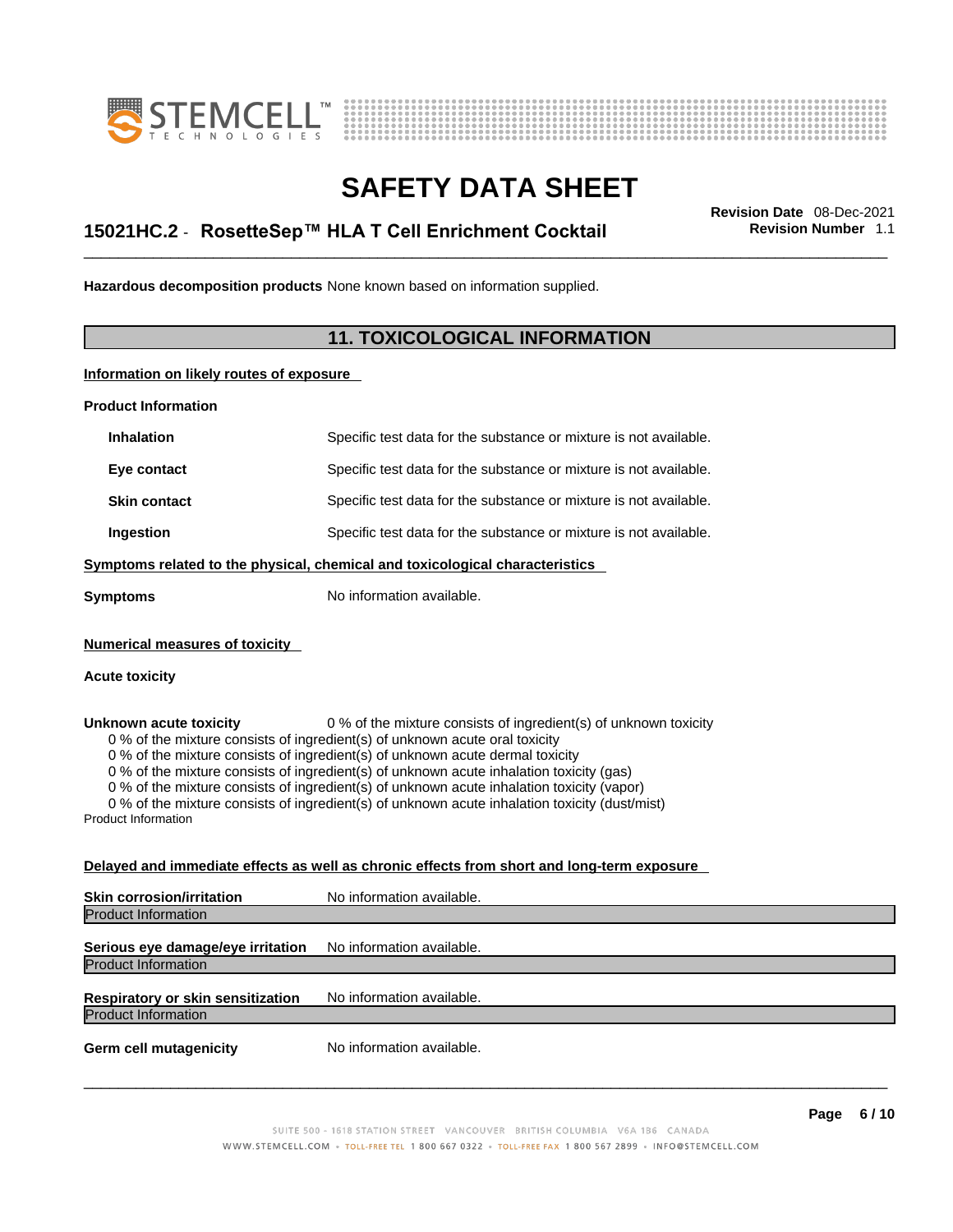



# \_\_\_\_\_\_\_\_\_\_\_\_\_\_\_\_\_\_\_\_\_\_\_\_\_\_\_\_\_\_\_\_\_\_\_\_\_\_\_\_\_\_\_\_\_\_\_\_\_\_\_\_\_\_\_\_\_\_\_\_\_\_\_\_\_\_\_\_\_\_\_\_\_\_\_\_\_\_\_\_\_\_\_\_\_\_\_\_\_\_\_\_\_ **Revision Date** 08-Dec-2021 **15021HC.2** - **RosetteSep™ HLA T Cell Enrichment Cocktail Revision Number** 1.1

| <b>Product Information</b>             |                                                                                                                    |
|----------------------------------------|--------------------------------------------------------------------------------------------------------------------|
| Carcinogenicity                        | No information available.                                                                                          |
| <b>Reproductive toxicity</b>           | No information available.<br><b>Product Information</b>                                                            |
| <b>STOT - single exposure</b>          | No information available.<br><b>Product Information</b>                                                            |
| <b>STOT - repeated exposure</b>        | No information available.<br><b>Product Information</b>                                                            |
| <b>Aspiration hazard</b>               | No information available.                                                                                          |
|                                        | <b>12. ECOLOGICAL INFORMATION</b>                                                                                  |
| <b>Ecotoxicity</b>                     | <b>Product Information</b>                                                                                         |
|                                        |                                                                                                                    |
| <b>Persistence and degradability</b>   | No information available.                                                                                          |
| <b>Bioaccumulation</b>                 | There is no data for this product.                                                                                 |
| Other adverse effects                  | No information available.                                                                                          |
|                                        | <b>13. DISPOSAL CONSIDERATIONS</b>                                                                                 |
| <b>Waste treatment methods</b>         |                                                                                                                    |
| Waste from residues/unused<br>products | Dispose of in accordance with local regulations. Dispose of waste in accordance with<br>environmental legislation. |
| <b>Contaminated packaging</b>          | Do not reuse empty containers.                                                                                     |
|                                        |                                                                                                                    |

### **14. TRANSPORT INFORMATION**

DOT Not regulated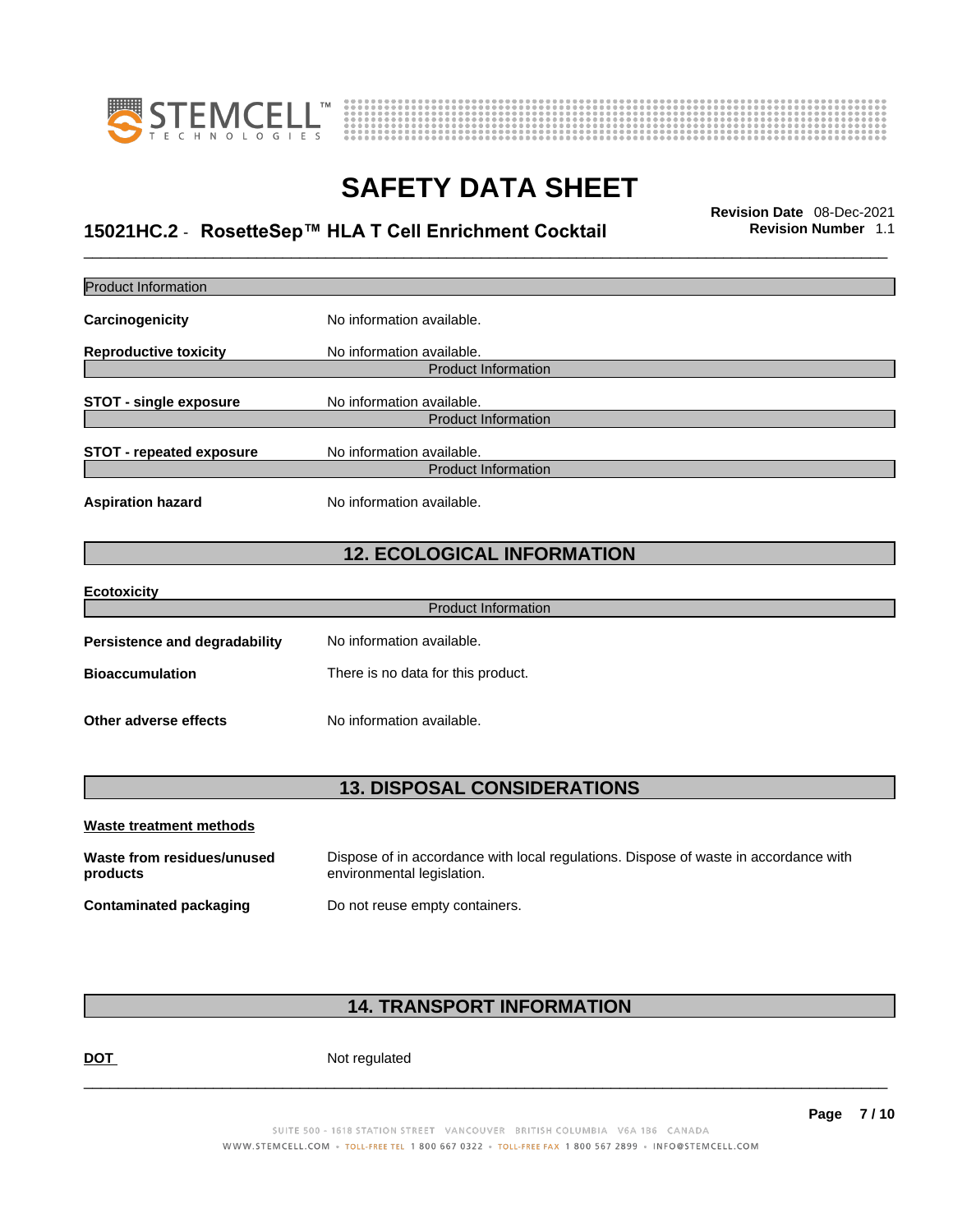



# \_\_\_\_\_\_\_\_\_\_\_\_\_\_\_\_\_\_\_\_\_\_\_\_\_\_\_\_\_\_\_\_\_\_\_\_\_\_\_\_\_\_\_\_\_\_\_\_\_\_\_\_\_\_\_\_\_\_\_\_\_\_\_\_\_\_\_\_\_\_\_\_\_\_\_\_\_\_\_\_\_\_\_\_\_\_\_\_\_\_\_\_\_ **Revision Date** 08-Dec-2021 **15021HC.2** - **RosetteSep™ HLA T Cell Enrichment Cocktail Revision Number** 1.1

| TDG         | Not regulated |
|-------------|---------------|
| <b>MEX</b>  | Not regulated |
| ICAO (air)  | Not regulated |
| <b>IATA</b> | Not regulated |
| <b>IMDG</b> | Not regulated |
| <b>RID</b>  | Not regulated |
| <b>ADR</b>  | Not regulated |
| <b>ADN</b>  | Not regulated |
|             |               |

#### **15. REGULATORY INFORMATION**

| <b>International Inventories</b> |                 |
|----------------------------------|-----------------|
| <b>TSCA</b>                      | Complies        |
| <b>DSL/NDSL</b>                  | Complies        |
| <b>EINECS/ELINCS</b>             | Complies        |
| <b>ENCS</b>                      | Does not comply |
| <b>IECSC</b>                     | Complies        |
| <b>KECL</b>                      | Complies        |
| <b>PICCS</b>                     | Complies        |
| <b>AICS</b>                      | Complies        |

 **Legend:** 

 **TSCA** - United States Toxic Substances Control Act Section 8(b) Inventory

 **DSL/NDSL** - Canadian Domestic Substances List/Non-Domestic Substances List

 **EINECS/ELINCS** - European Inventory of Existing Chemical Substances/European List of Notified Chemical Substances

 **ENCS** - Japan Existing and New Chemical Substances

 **IECSC** - China Inventory of Existing Chemical Substances

 **KECL** - Korean Existing and Evaluated Chemical Substances

 **PICCS** - Philippines Inventory of Chemicals and Chemical Substances

 **AICS** - Australian Inventory of Chemical Substances

#### **US Federal Regulations**

#### **SARA 313**

Section 313 of Title III of the Superfund Amendments and Reauthorization Act of 1986 (SARA). This product does not contain any chemicals which are subject to the reporting requirements of the Act and Title 40 of the Code of Federal Regulations, Part 372.

| No |  |
|----|--|
| No |  |
|    |  |

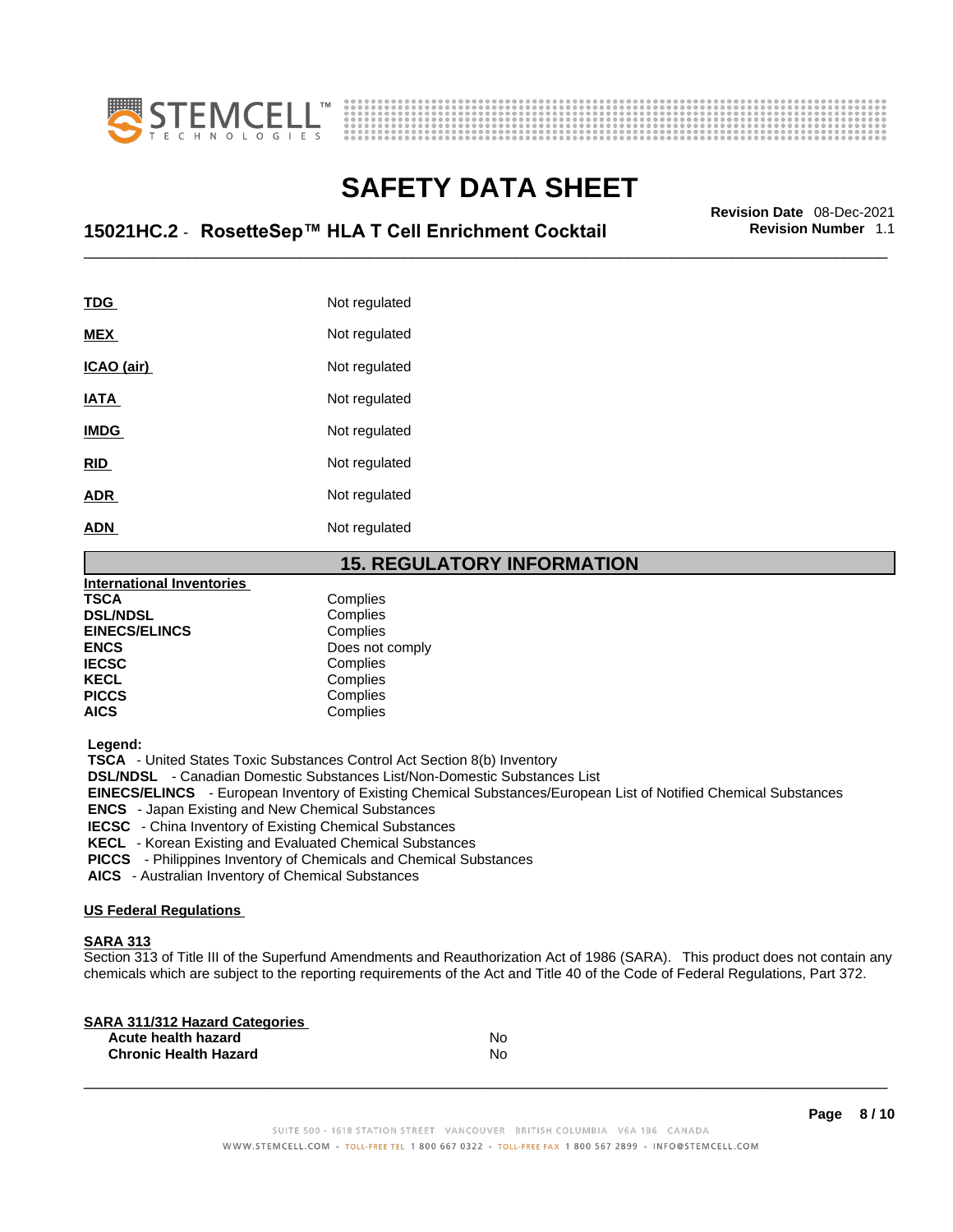



# \_\_\_\_\_\_\_\_\_\_\_\_\_\_\_\_\_\_\_\_\_\_\_\_\_\_\_\_\_\_\_\_\_\_\_\_\_\_\_\_\_\_\_\_\_\_\_\_\_\_\_\_\_\_\_\_\_\_\_\_\_\_\_\_\_\_\_\_\_\_\_\_\_\_\_\_\_\_\_\_\_\_\_\_\_\_\_\_\_\_\_\_\_ **Revision Date** 08-Dec-2021 **15021HC.2** - **RosetteSep™ HLA T Cell Enrichment Cocktail Revision Number** 1.1

| <b>Fire hazard</b>                | No  |
|-----------------------------------|-----|
| Sudden release of pressure hazard | No  |
| <b>Reactive Hazard</b>            | No. |

#### **CWA** (Clean Water Act)

This product does not contain any substances regulated as pollutants pursuant to the Clean Water Act (40 CFR 122.21 and 40 CFR 122.42).

#### **CERCLA**

This material, as supplied, does not contain any substances regulated as hazardous substances under the Comprehensive Environmental Response Compensation and Liability Act (CERCLA) (40 CFR 302) or the Superfund Amendments and Reauthorization Act (SARA) (40 CFR 355). There may be specific reporting requirements at the local, regional, or state level pertaining to releases of this material.

#### **US State Regulations**

#### **California Proposition 65**

This product does not contain any Proposition 65 chemicals.

#### **U.S. State Right-to-Know Regulations**

#### **US State Regulations**

| Chemical name                         | New Jersey | Massachusetts | Pennsylvania |
|---------------------------------------|------------|---------------|--------------|
| Water<br>7732-18-5                    |            |               |              |
| Sodium Phosphate Dibasic<br>7558-79-4 |            |               |              |

#### **U.S. EPA Label Information**

**EPA Pesticide Registration Number** Not applicable

### **16. OTHER INFORMATION, INCLUDING DATE OF PREPARATION OF THE LAST REVISION**

**Prepared By, State Control. STEMCELL Technologies Canada Inc.** Cuality Control. STEMCELL Technologies Canada Inc.

**Revision Date** 08-Dec-2021

**Disclaimer**

**Revision Note** Noinformation available.

The information provided in this Safety Data Sheet is correct to the best of our knowledge, information and belief at the date of its publication. The information given is designed only as a guidance for safe handling, use, processing, storage,